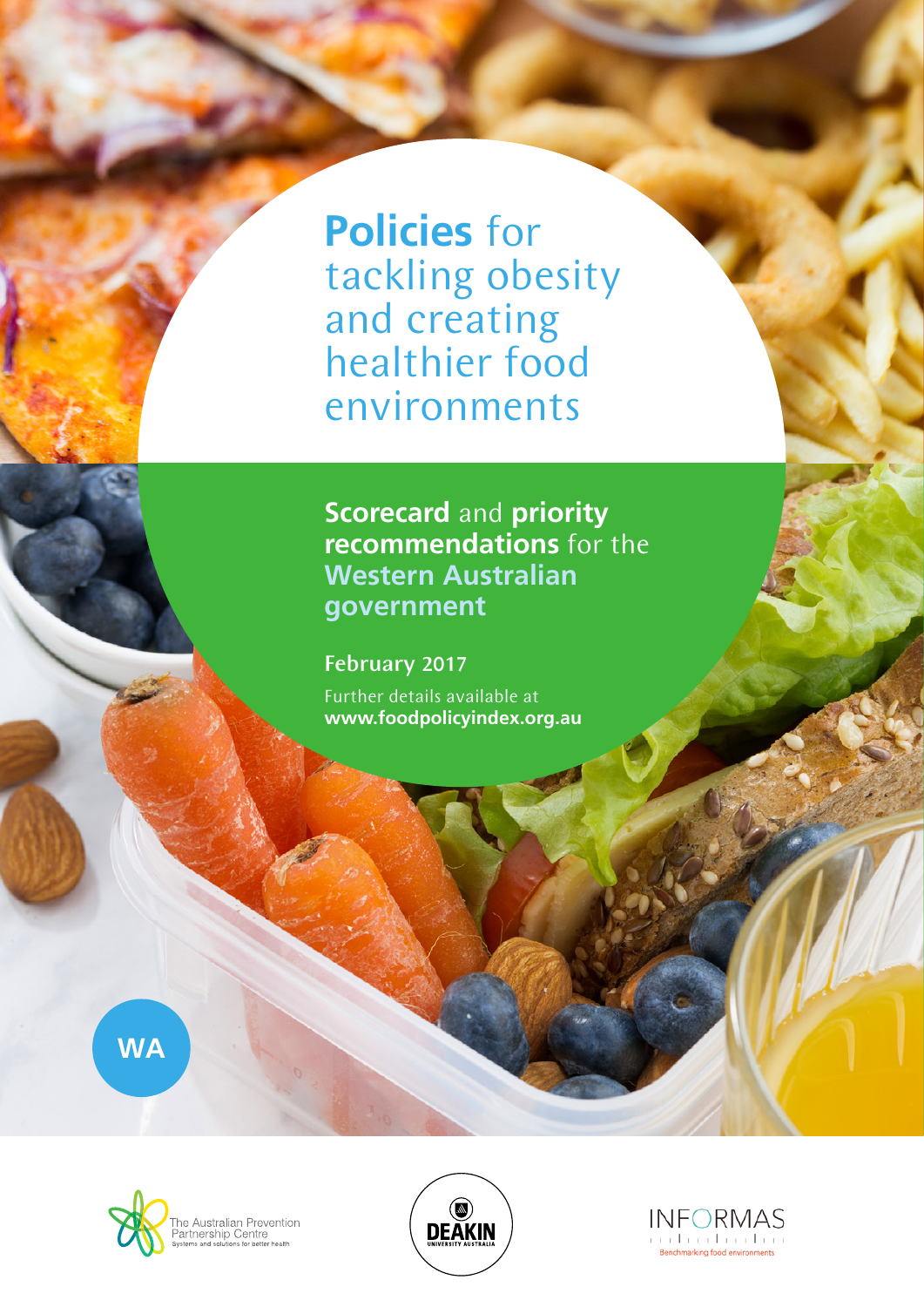## Executive summary

Unhealthy diets and obesity are leading contributors to poor health in Australia. Addressing obesity and improving population diets requires a comprehensive government response at the Commonwealth and State/ Territory levels.

101 experts from 53 organisations assessed the extent to which governments in Australia are implementing globally recommended policies for tackling obesity and creating healthier food environments.

# Top 3

Things Western Australia is doing well



Independent statutory health promotion agency (Healthway) in place that includes a focus on improving population nutrition



Strong investment in high quality public education campaigns promoting healthy eating

Nutrition education

Support to educators for the inclusion of food and nutrition in school curricula

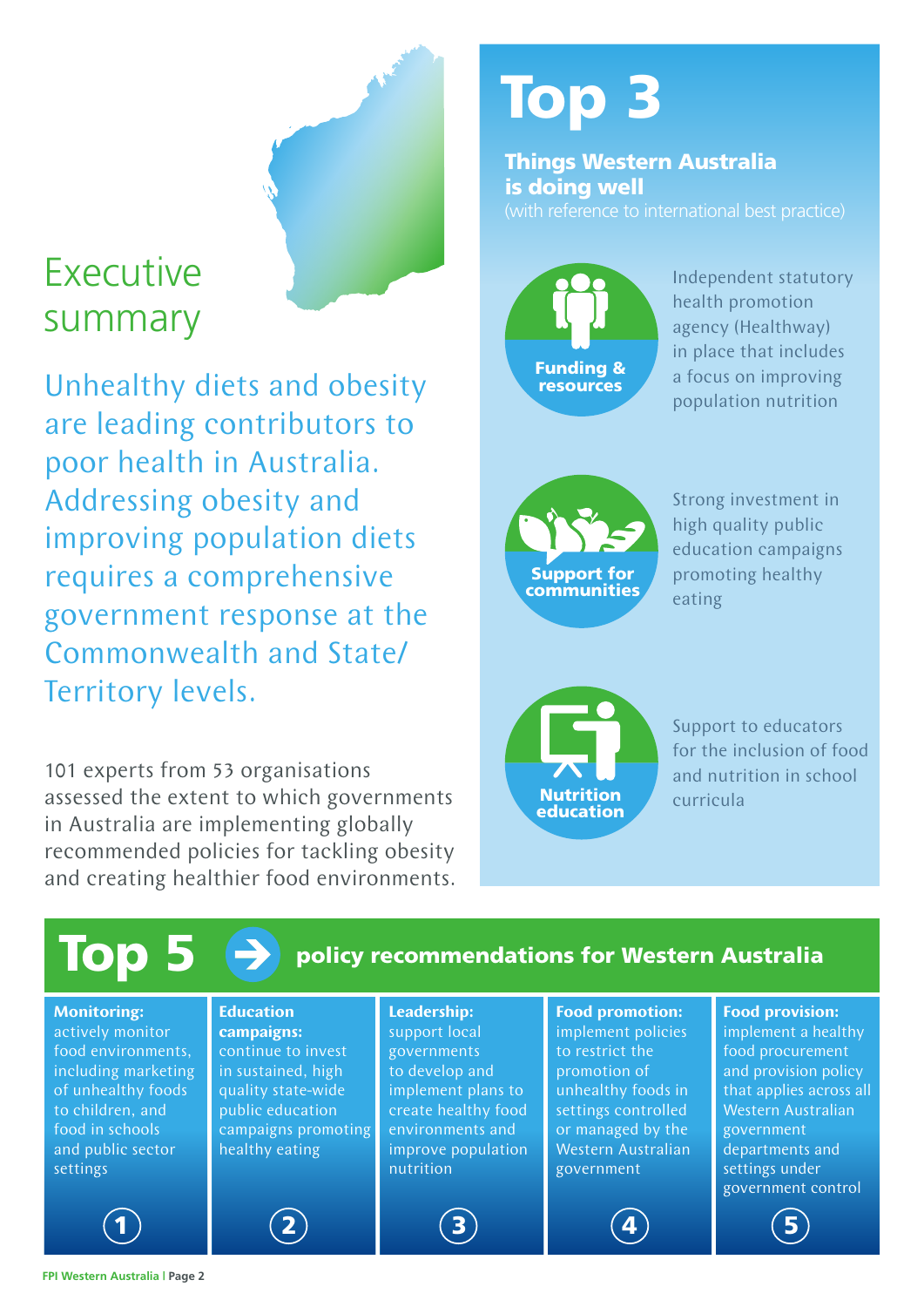## Obesity and diet-related diseases in Australia are a public health crisis

#### **Unhealthy diets and obesity are leading contributors to poor health and non-communicable diseases (NCDs) in Australia.1**

Almost 2 out of 3 (63%) Australian adults and 1 in 4 (25%) Australian children are overweight or obese.<sup>2</sup> The costs associated with overweight and obesity have been estimated at over \$56 billion each year.<sup>3</sup>

### Comprehensive government policy action is needed

Addressing obesity and improving population diets requires a comprehensive government response at Commonwealth and State/ Territory levels.

This project aimed to assess the extent to which governments in Australia are implementing globally recommended policies for tackling obesity and creating healthier food environments, and identify prioritised actions for each government.

> **Convene** a panel of independent non-government experts \*\* in each State / Territory (n=101 overall, 14 in WA)

## Food Policy Index

A Food Policy Index was developed for Australia to assess the food- and diet-related policies that are in place and identify gaps. This was based on the Healthy Food Environment Policy Index (Food-EPI)<sup>4</sup> that was developed by INFORMAS<sup>5</sup>, an international network of experts in food policy, and has been applied in several countries.

The Food-EPI covers all of the key policies in this area, including specific aspects of food environments (such as food composition, labelling, promotion, prices and provision) that have been shown to have an important impact on population diets and obesity, and infrastructure support (including leadership, governance, monitoring and funding) that helps facilitate effective policy implementation.

#### Process for assessing extent of policy implementation in Australia

#### Document

all relevant policy details (up to 30 June 2016) for the Federal government and each State/ Territory, in consultation with government officials \*

#### **Assess**

how well Australian governments were doing compared with best practice \*\*\*, considering policy characteristics implementation

#### **Prioritise**

recommended actions for each jurisdiction to address implementation gaps, in conjunction members

#### **Synthesise**

the results for each jurisdiction, in consultation with government officials

- <sup>1</sup> Australian Institute of Health and Welfare 2016. Australian Burden of Disease Study (2011)
- <sup>2</sup> Australian Institute of Health and Welfare; 2017: http://www.aihw.gov.au/overweight-and-obesity/
- <sup>3</sup> Colagiuri S, et al. The cost of overweight and obesity in Australia. MJA 2010; 192 (5):260-264
- Swinburn B, et al. Monitoring and benchmarking government policies and actions to improve the healthiness of food environments: the government healthy food environment policy index. *Obesity Reviews* 2013; 14 Suppl 1:24-37
- <sup>5</sup> International Network for Food and Obesity/NCDs Research, Monitoring and Action Support
- Detailed summaries of each government's policy details are available at www.foodpolicyindex.org.au
- Panel members included academics, nutritionists, and senior representatives from health NGOs and community groups with expertise in population nutrition and / or obesity prevention
- Global benchmarks as identified by INFORMAS. As more countries complete the Food-EPI assessment process and new evidence of policy action emerges, benchmarks are likely to change, informing future iterations of the tool. The Federal government and each State/Territory were assessed separately; however, in some policy areas, policy development involves collaboration between Federal and State/Territory governments, and implementation of national guidance and policy is at the discretion of each jurisdiction.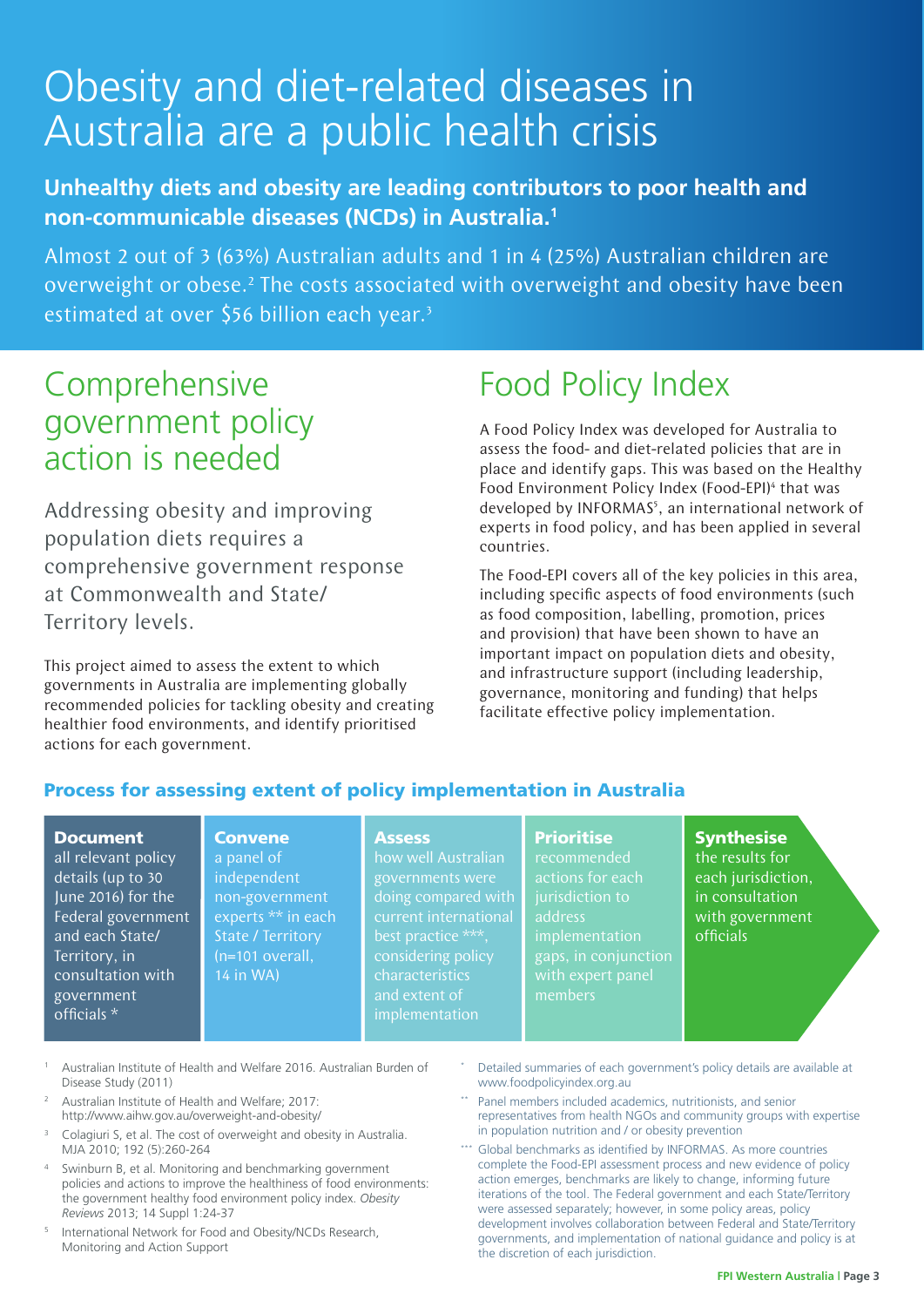## Scorecard for Western Australia



**Expert panel's assessment of Western Australia's level of implementation (up to 30 June 2016) of key policies for tackling obesity and creating healthier food environments**



| <b>Food labelling</b>                   | Menu labelling                                                   |  |  |
|-----------------------------------------|------------------------------------------------------------------|--|--|
| Food<br>promotion                       | Restrict promotion of unhealthy food in non-broadcast media      |  |  |
|                                         | Restrict promotion of unhealthy food in children's settings      |  |  |
| <b>Food provision</b>                   | Policies in schools promote healthy food choices                 |  |  |
|                                         | Policies in public settings promote healthy food choices         |  |  |
|                                         | Support and training systems for public sector settings          |  |  |
|                                         | Support and training systems for private companies               |  |  |
| <b>Food retail</b>                      | Planning policies and zoning laws: unhealthy foods               |  |  |
|                                         | Planning policies and zoning laws: healthy foods                 |  |  |
|                                         | Retail store availability of healthy and unhealthy foods         |  |  |
|                                         | Food service outlet availability of healthy and unhealthy foods  |  |  |
| Leadership                              | Strong, visible, political support for population nutrition      |  |  |
|                                         | Comprehensive implementation plan linked to state/national needs |  |  |
|                                         | Priorities for reducing inequalities related to nutrition        |  |  |
| Governance                              | Restricting commercial influence on policy development           |  |  |
|                                         | Transparency and access to government information                |  |  |
|                                         | Assessing the potential health impacts of all policies           |  |  |
| <b>Monitoring &amp;</b><br>intelligence | Monitoring food environments                                     |  |  |
|                                         | Monitoring population nutrition intakes                          |  |  |
|                                         | Monitoring population body weight                                |  |  |
|                                         | Evaluation of major programs and policies                        |  |  |
| <b>Funding &amp;</b>                    | Research funding for obesity & NCD prevention                    |  |  |
| <b>resources</b>                        | Independent health promotion agency                              |  |  |
| <b>Support for</b><br>communities       | Mechanisms to support community-based interventions              |  |  |
|                                         | Implementation of social marketing campaigns                     |  |  |
|                                         | Food and nutrition in education curricula                        |  |  |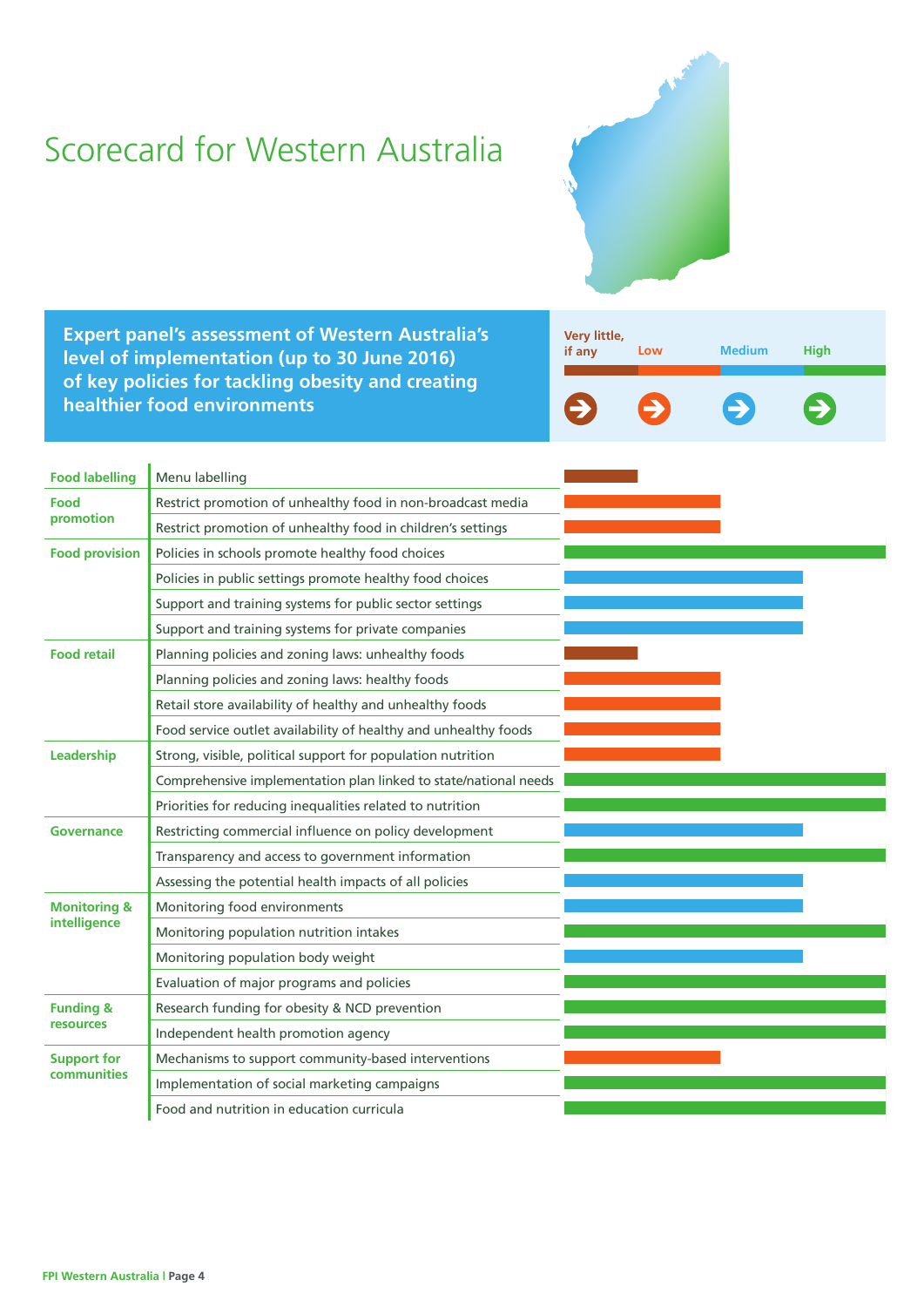#### **Prioritised recommended actions for the Western Australian government**

|                 | <b>Domain</b>                            | <b>Recommended policy action</b>                                                                                                                                                                                                                                                                                                       |
|-----------------|------------------------------------------|----------------------------------------------------------------------------------------------------------------------------------------------------------------------------------------------------------------------------------------------------------------------------------------------------------------------------------------|
| WA1             | <b>Monitoring</b><br>and<br>intelligence | Implement ongoing monitoring of food environments, including the extent of marketing of unhealthy foods to children, and the<br>nutritional quality of food provided / available in schools and public sector settings (such as hospitals, other government facilities<br>providing food service)                                      |
| WA <sub>2</sub> | <b>Support for</b><br>communities        | Continue to invest in sustained, high quality state-wide public education campaigns promoting healthy eating, as part of broader<br>efforts to improve population nutrition                                                                                                                                                            |
| WA3             | Leadership                               | Develop guidelines to support local governments to implement public health and wellbeing plans under the Public Health Act 2016,<br>including details on how to incorporate policies for creating healthy food environments and improving population nutrition                                                                         |
| WA4             | Food<br>promotion                        | Implement policies to restrict the promotion of unhealthy food and beverages in settings controlled or managed by the Western<br>Australian government (e.g., public transport, bus shelters, government-owned billboards, sporting facilities and events)                                                                             |
| WA5             | Food<br>provision                        | Establish a whole-of-government policy on healthy food procurement and provision across all WA government departments and<br>settings under government control (e.g., sport and recreation facilities, community events)                                                                                                               |
| WA6             | Food<br>promotion                        | Require all organisations, such as community groups and sports clubs, that receive funding from the Western Australian government<br>to restrict all promotion related to unhealthy food and beverages as a condition of receiving funding, using the Healthway co-<br>sponsorship policy or 'WA Health Sponsorship Policy' as a model |
| WA7             | Food<br>provision                        | Improve awareness and compliance with the 'School Healthy Food and Drink Policy' in all schools (including government,<br>independent and Catholic schools) by extending reporting mechanisms, incentives and support systems                                                                                                          |
| WA8             | Food<br><b>labelling</b>                 | Implement mandatory nutrition labelling on menus at food service outlets (e.g., fast food and other take-away food stores), in line<br>with regulations in other States / Territories                                                                                                                                                  |
| WA9             | <b>Food retail</b>                       | Amend the planning framework to explicitly make health and healthy food environments a priority in state planning, as a way to<br>facilitate local governments limiting the placement / density of unhealthy food outlets while supporting healthy food outlets                                                                        |
| <b>WA10</b>     | <b>Support for</b><br>communities        | Put in place overarching state-wide structures, with associated resources, to provide broad and coordinated support for creating and<br>maintaining healthy food environments at the community level across multiple settings                                                                                                          |
| <b>WA11</b>     | <b>Governance</b>                        | Establish governance structures to improve policy coherence regarding agriculture, food, health, and innovation / research and<br>development policies                                                                                                                                                                                 |
| <b>WA12</b>     | Food<br>provision                        | Continue to invest in state-wide initiatives that support workplaces to make cultural, environmental and policy changes promoting<br>positive lifestyle behaviours amongst employees                                                                                                                                                   |
| <b>WA13</b>     | <b>Food retail</b>                       | Develop and implement programs, including incentives or accreditation schemes, for sports and recreation clubs to sell a healthier<br>range of food and beverages whilst limiting availability of unhealthy food and beverages                                                                                                         |
| <b>WA14</b>     | <b>Governance</b>                        | Strengthen the requirements for health impact assessments in the policy development and proposal process, including explicit details<br>about consideration of potential impacts of policies on population nutrition and health                                                                                                        |
| <b>WA15</b>     | <b>Monitoring</b><br>and<br>intelligence | Introduce regular measuring of children's height and weight at key stages of primary and secondary schools, on an 'opt-out' consent<br>basis                                                                                                                                                                                           |
| <b>WA16</b>     | <b>Governance</b>                        | Improve transparency of political donations by introducing online, real-time declaration of political donations over \$1,000                                                                                                                                                                                                           |
| <b>WA17</b>     | <b>Governance</b>                        | Modify the government lobby register to require more detailed reporting, including details of specific lobbying activities (such as<br>when lobbying is occurring, who is involved, and the issues discussed)                                                                                                                          |



Recommended actions were developed by panel members, and prioritised taking into account their perceptions of the relative importance (including perceived need, likely impact and equity) and achievability (including feasibility, level of acceptability to a wide range of key stakeholders, affordability and cost-effectiveness) of each action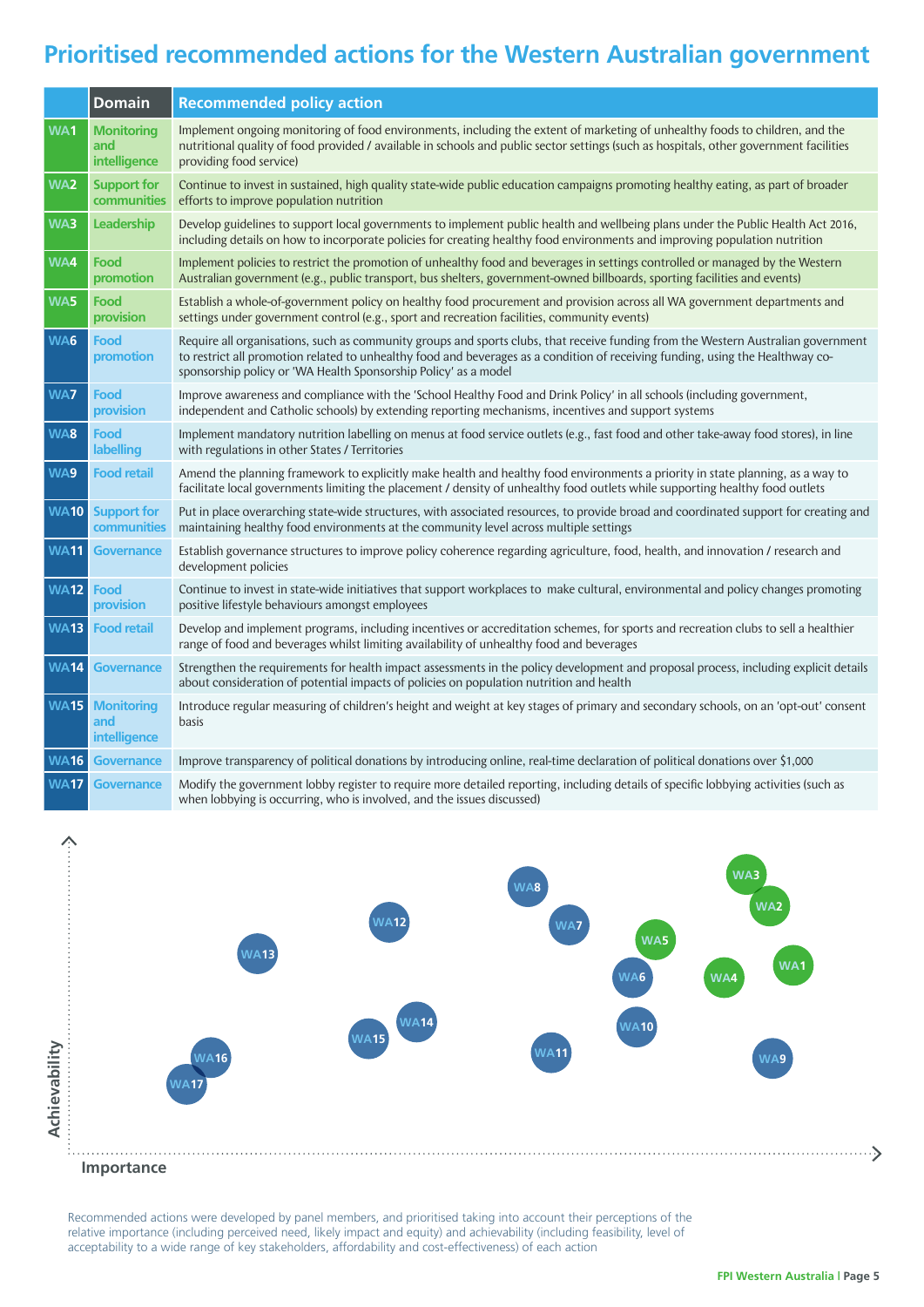### **Benchmarks of good practice** Policy actions targeting food environments

| <b>Domain</b>      | <b>Policy area</b>                                                                 | <b>International best practise</b><br>(as identified by INFORMAS)                                                                                                                                                               | <b>Leading State / Territory in Australia</b><br>(as per assessments as part of this project)                                                                                                                                                                                                                                      |
|--------------------|------------------------------------------------------------------------------------|---------------------------------------------------------------------------------------------------------------------------------------------------------------------------------------------------------------------------------|------------------------------------------------------------------------------------------------------------------------------------------------------------------------------------------------------------------------------------------------------------------------------------------------------------------------------------|
| Food<br>labelling  | <b>Menu labelling</b>                                                              | <b>South Korea</b> All fast-food outlets required<br>to display detailed nutrition information<br>(incl. energy, total sugars, protein,<br>saturated fat and sodium) on menus                                                   | <b>ACT/NSW/QLD/SA</b> Large fast food chains required to display average<br>energy content on menus and overall average daily energy intake.<br>NSW supports continued monitoring and evaluation of menu labelling                                                                                                                 |
| Food<br>promotion  | <b>Restrict</b><br>promotion<br>of unhealthy<br>food in non-<br>broadcast<br>media | <b>Quebec, Canada</b> Ban on all commercial<br>advertising directed to children (under 13<br>years) through any medium                                                                                                          | <b>ACT</b> Advertising of unhealthy food on government-run buses is<br>restricted, other options under consideration                                                                                                                                                                                                               |
|                    | <b>Restrict</b><br>promotion of<br>unhealthy food<br>in children's<br>settings     | <b>Spain</b> Legislation requires that<br>kindergartens and schools are free from all<br>advertising                                                                                                                            | <b>ACT</b> Advertising and promotion of red/amber foods or drinks is<br>restricted at ACT Health facilities and activities. ACT actively exploring<br>options that reduce promotion of unhealthy foods in children's<br>settings                                                                                                   |
| Food<br>provision  | <b>Policies in</b><br>schools promote<br>healthy food<br>choices                   | <b>UK</b> Mandatory nutritional standards for all<br>food served in schools -restrictions on high<br>fat/sugar/salt/processed foods                                                                                             | All states and territories have policies for healthy school food<br>provision. ACT has several initiatives designed to increase policy<br>compliance, including a requirement for license agreements with<br>canteen operators and active monitoring. WA requires principals to<br>develop whole-of-school food provision policies |
|                    | <b>Policies in</b><br>public settings<br>promote<br>healthy food<br>choices        | <b>New York City, USA Mandatory</b><br>nutritional standards for all food<br>purchased/sold by city agencies (hospitals,<br>prisons, aged care, health facilities)                                                              | <b>ACT</b> Mandatory restrictions on the sale/promotion/placement of<br>unhealthy foods in ACT Health facilities, policies and commitments to<br>improve healthy food choices in all government workplaces and<br>facilities                                                                                                       |
|                    | <b>Support and</b><br>training systems<br>for public sector<br>settings            | Japan Mandatory oversight and monitoring<br>by dietitian/nutritionist (incl. menu<br>development) for all government facilities<br>providing >250 meals/day                                                                     | <b>VIC</b> Healthy Eating Advisory Service (HEAS) provides a wide range of<br>resources to support settings such as childcare centres, schools, health<br>services, and sports centres to provide healthy foods and drinks                                                                                                         |
|                    | <b>Support and</b><br>training systems<br>for private<br>companies                 | <b>UK</b> Responsibility Deal included collective<br>pledges for health at work, including a<br>focus on healthier staff restaurants - over<br>160 signatories                                                                  | <b>WA</b> The Healthier Workplace WA program provides a number of free<br>services to support workplaces state-wide to make cultural,<br>environmental and policy changes that support and encourage<br>positive lifestyle behaviours amongst employees                                                                            |
| <b>Food retail</b> | <b>Planning</b><br>policies and<br>zoning laws:<br>unhealthy foods                 | <b>South Korea</b> 'Green Food Zones' around<br>schools (200 metre radius) in which sales of<br>'unhealthy' foods are prohibited                                                                                                | <b>QLD</b> Incorporates health as a key consideration as part of the Planning<br>Act, and provides detailed resources (Active Healthy Communities) for<br>local councils on ways to limit access to unhealthy fast food outlets                                                                                                    |
|                    | <b>Planning</b><br>policies and<br>zoning laws:<br>healthy foods                   | <b>USA</b> Provision of grants for states to<br>provide financial/other types of assistance<br>to attract healthier retail outlets to<br>underserved areas                                                                      | <b>QLD</b> Provides detailed information and resources (Active Healthy<br>Communities) for local government on ways to promote healthy food<br>choices through the built environment and encourage outlets that sell<br>healthy food                                                                                               |
|                    | <b>In-store</b><br>availability of<br>healthy and<br>unhealthy foods               | <b>UK</b> Agreement to increase availability of<br>fruit and vegetables at convenience stores,<br>and commitments (as part of the<br>Responsibility Deal) to decrease availability<br>of confectionery at supermarket checkouts | NT Ongoing formal commitment to support selected remote<br>community stores in encouraging in-store availability of healthy foods<br>and discouraging availability of unhealthy foods                                                                                                                                              |
|                    | <b>Food service</b><br>outlet<br>availability of<br>healthy and<br>unhealthy foods | <b>Singapore</b> Government partnership<br>('Healthier Hawker' program) with selected<br>food vendors to improve healthiness of<br>take-away food                                                                               | SA South Australian Premier's Healthy Kids Menus Initiative aims to<br>increase the provision of and access to healthy menu options for<br>children in South Australian restaurants, cafes, hotels and clubs                                                                                                                       |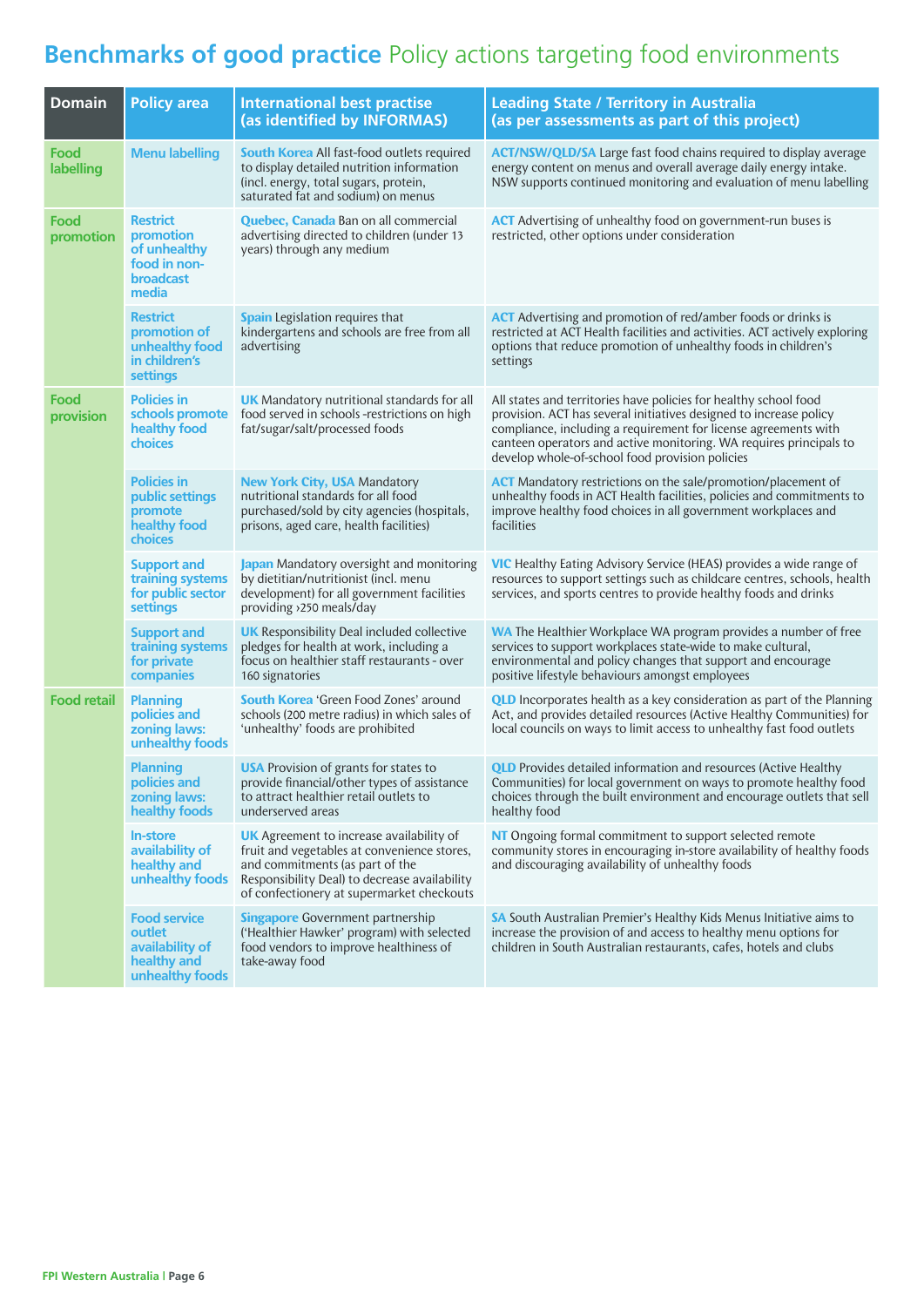### **Benchmarks of good practice** Infrastructure support actions

| <b>Domain</b>                             | <b>Policy area</b>                                                                  | <b>International best practise</b><br>(as identified by INFORMAS)                                                                                                                                                                | <b>Leading State / Territory in Australia</b><br>(as per assessments as part of this project)                                                                                                                                                                                              |
|-------------------------------------------|-------------------------------------------------------------------------------------|----------------------------------------------------------------------------------------------------------------------------------------------------------------------------------------------------------------------------------|--------------------------------------------------------------------------------------------------------------------------------------------------------------------------------------------------------------------------------------------------------------------------------------------|
| Leadership                                | Strong, visible,<br>political support<br>for population<br>nutrition                | <b>New York City, USA Mayor (Michael</b><br>Bloomberg) showed strong political<br>leadership in introducing landmark food<br>policies, including restrictions on trans-fat<br>and portion size restrictions on sugary-<br>drinks | <b>ACT</b> Healthy Weight Initiative is a whole of government initiative<br>to combat the rise of obesity and overweight in the ACT, led by the<br>Chief Minister with regular reporting of progress                                                                                       |
|                                           | <b>Comprehensive</b><br>implementation<br>plan linked to<br>state/national<br>needs | <b>European Union The European Food and</b><br>Nutrition Action Plan 2015-20 outlines clear<br>strategic goals, guiding principles,<br>objectives, priorities and tools                                                          | <b>ACT</b> The 'Towards Zero Growth: Healthy Weight Action Plan' (the<br>HWAP) outlines clear targets for obesity rates, details a range of<br>policy and program initiatives across health and non-health<br>sectors, with a taskforce and dedicated implementation groups<br>established |
|                                           | <b>Priorities for</b><br>reducing<br><b>inequalities</b><br>related to<br>nutrition | <b>New Zealand</b> Ministry of Health upholds<br>contracts with NGOs/other institutions to<br>prioritise Maori health and Maori specific<br>needs in service delivery, service<br>development and planning                       | <b>WA</b> Key strategic health promotion documents identify priority<br>groups, WA government has highlighted a strategic focus on<br>improving nutrition in vulnerable groups, several targeted<br>initiatives                                                                            |
| <b>Governance</b>                         | <b>Restricting</b><br>commercial<br>influence on<br>policy<br>development           | <b>USA</b> Mandatory and publicly accessible<br>lobby registers - including extensive<br>reporting of nature of lobbying activities                                                                                              | <b>QLD</b> Lobby register includes mandatory reporting of the type and<br>purpose of lobbying conduct, real-time disclosure of political<br>donations                                                                                                                                      |
|                                           | <b>Transparency and</b><br>access to<br>government<br><b>information</b>            | <b>Australia</b> Open access principles across<br>governments, FSANZ processes for extensive<br>stakeholder engagement in the<br>development of new standards                                                                    | All governments across Australia have open data policies,<br>frameworks for information access, and policies and procedures<br>that ensure transparency                                                                                                                                    |
|                                           | <b>Assessing the</b><br>potential health<br>impacts of all<br>policies              | <b>SA, Australia</b> Mechanisms to incorporate<br>population health considerations into<br>policy development processes across the<br>South Australian government                                                                | SA Mechanisms to incorporate population health considerations<br>into policy development processes across the South Australian<br>government                                                                                                                                               |
| <b>Monitoring</b><br>and<br>intelligence  | <b>Monitoring food</b><br>environments                                              | <b>New Zealand</b> Comprehensive database of<br>nutrient information for different foods,<br>continued monitoring of school food<br>environments nationwide                                                                      | <b>ACT</b> Extensive monitoring of unhealthy food marketing to<br>children, and nutritional quality of food in public sector settings                                                                                                                                                      |
|                                           | <b>Monitoring</b><br>population<br>nutrition intake                                 | <b>USA</b> National Health and Nutrition<br>Examination Survey (NHANES), conducted<br>annually, provides detailed national<br>information on health status, disease<br>history and nutritional intake of adults and<br>children  | WA Health and Wellbeing Surveillance System collects annual data<br>on key nutrition indicators, Nutrition Monitoring Survey series<br>collects data every three years on community perceptions and<br>attitudes around nutrition                                                          |
|                                           | <b>Monitoring</b><br>population body<br>weight                                      | <b>UK</b> National Child Measurement Program<br>for children's BMI, assessing children ages<br>4-6 and 10-11                                                                                                                     | <b>ACT/NSW/QLD/SA</b> Regular surveys of self-reported BMI from<br>adults and children                                                                                                                                                                                                     |
|                                           | <b>Evaluation of</b><br>major programs<br>and policies                              | <b>USA</b> The National Institutes for Health (NIH<br>) provides dedicated funding for research<br>that evaluates new policies/programs<br>expected to influence obesity related<br>behaviours                                   | <b>QLD</b> Health and Wellbeing Strategy outlines key evaluation<br>questions, with associated guidelines - specific evaluation<br>framework under development. All programs required to conduct<br>evaluations                                                                            |
| <b>Funding</b><br>and<br><b>resources</b> | <b>Research funding</b><br>for obesity & NCD<br>prevention                          | New Zealand Approximately 11% of the<br>Health Research Council's total budget of<br>\$70M spent on population nutrition and/or<br>prevention of obesity and NCDs                                                                | <b>NT/WA</b> Provides sustained funding for research that improves<br>foods environments, reduces obesity, NCDs and their related<br>inequalities                                                                                                                                          |
|                                           | Independent<br>health promotion<br>agency                                           | Victoria, Australia VicHealth is an<br>independent statutory health promotion<br>agency                                                                                                                                          | <b>VIC/WA</b> Independent statutory health promotion agencies,<br>include an objective to improve population nutrition                                                                                                                                                                     |
| <b>Support</b><br>for<br>communities      | <b>Mechanisms to</b><br>support<br>community-based<br><b>interventions</b>          | <b>Australia</b> Previous National Partnership<br>Agreement on Preventive Health (now<br>defunct) provided State and Territory level<br>support for initiatives aimed at obesity and<br>NCD prevention                           | <b>VIC</b> Multiple targeted strategies, policies and initiatives at state<br>and local level designed to create healthier food environments<br>(schools, childcare centres, workplaces, food outlets, sporting<br>clubs, businesses and local government)                                 |
|                                           | <b>Implementation of</b><br>social marketing<br>campaigns                           | Multiple international examples                                                                                                                                                                                                  | WA Funds several obesity and NCD prevention social marketing<br>campaigns, online and community programs, including LiveLighter<br>that has now been adopted in multiple states / territories                                                                                              |
|                                           | <b>Food and nutrition</b><br>in education<br>curricula                              | <b>UK</b> National framework for core food<br>competency skills and knowledge in<br>children ages 5-16 years                                                                                                                     | <b>ACT/WA</b> Ongoing support and provision of resources to educators<br>for the inclusion of food and nutrition in school curricula                                                                                                                                                       |